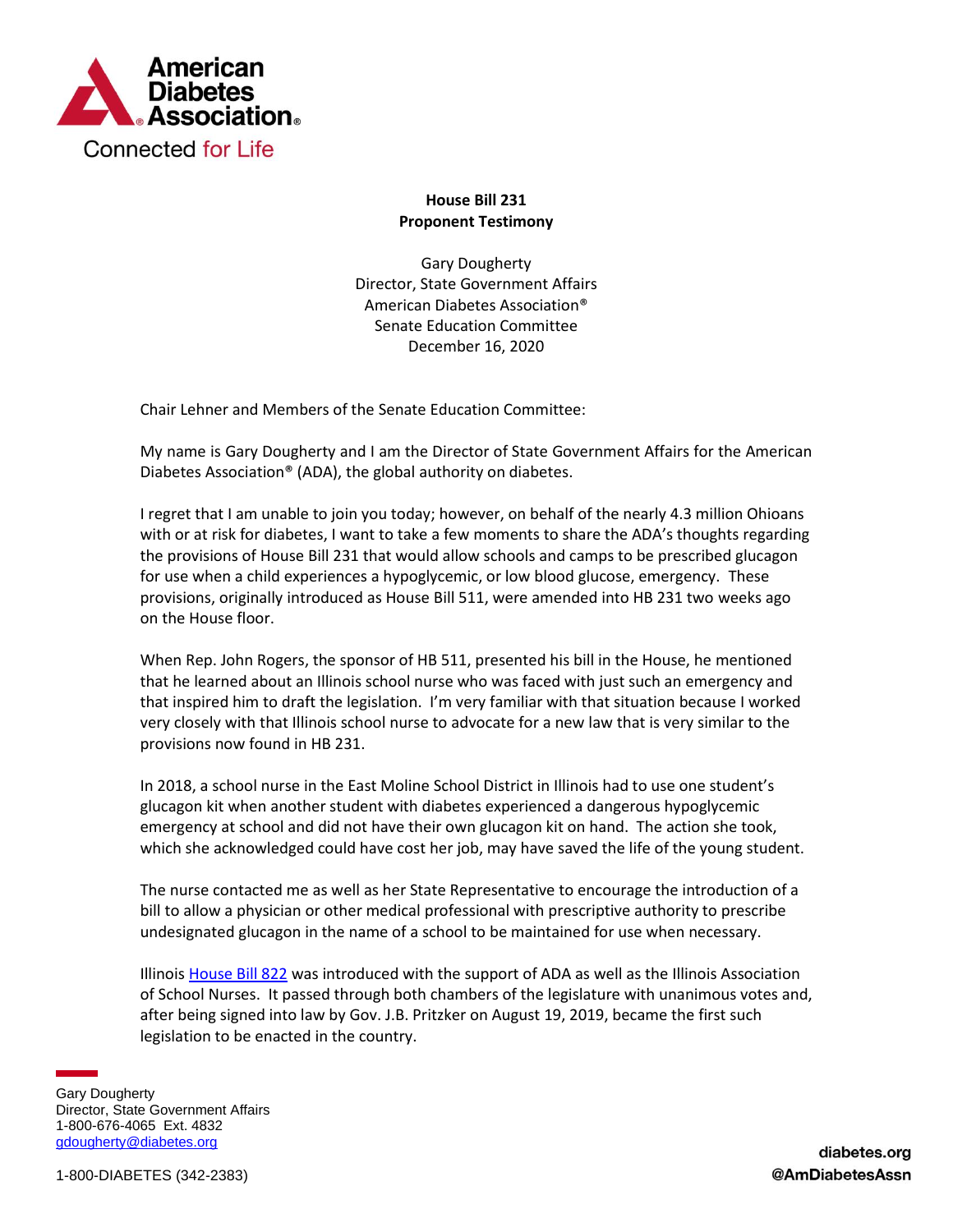

In 2014, the Ohio General Assembly passed landmark legislation (HB 264 - [ORC §3313.7112\)](http://codes.ohio.gov/orc/3313.7112) to assist children with diabetes who attend an elementary or secondary public, charter, or private school in the state. The law has benefitted countless students in the last six years by training volunteer school staff, when a school nurse is unavailable, to assist students with diabetes in accordance with their diabetes care plans. These tasks might include checking a student's blood glucose, estimating the number of carbohydrates in their lunch or snack, administering insulin, and, in the case of a hypoglycemic emergency, administering life-saving prescription medication called glucagon.

The parent or guardian of a student with diabetes is expected to ensure that all necessary diabetes supplies, including glucagon, are provided to the school for use by the school nurse or trained volunteer school personnel to provide diabetes care to their child.

However, some cases arise in which a glucagon kit may not be readily available for a student with diabetes. The ADA does not believe a student with diabetes should be denied immediate emergency care, simply because their prescribed glucagon is not available on-site or has expired.

As amended, House Bill 231 would allow a physician or other medical professional with prescriptive authority to prescribe undesignated glucagon in the name of a school or a camp to be maintained for use when necessary. The legislation is permissive in that it "allows" rather than "requires" a school to maintain a supply of undesignated glucagon.

Whereas ADA was a strong proponent of the Illinois law, there are two areas of HB 231 that would benefit from some clarification.

We would like to see explicit direction that, for the protection of the student as well as the school, a Diabetes Medical Management Plan (DMMP) or medical order must be in place before glucagon may be given to a student. Since current law [\(Ohio Revised Code §3313.7112\(](http://codes.ohio.gov/orc/3313.7112)B)(1)) states that "Each board of education or governing authority shall ensure that each student enrolled in the school district or chartered nonpublic school who has diabetes receives appropriate and needed diabetes care in accordance with an order signed by the student's treating practitioner," we recommend that §3313.7115(D)(5) be strengthened to reference this language, perhaps as follows:

§3313.7115(D)(5) Identify the emergency situations as prescribed by a student's provider's order under §3313.7112(B)(1), in which a school nurse, athletic trainer, or other employees or contractors specified under division (D)(3) of this section may access and use injectable or nasally administered glucagon;

Gary Dougherty Director, State Government Affairs 1-800-676-4065 Ext. 4832 [gdougherty@diabetes.org](mailto:gdougherty@diabetes.org)